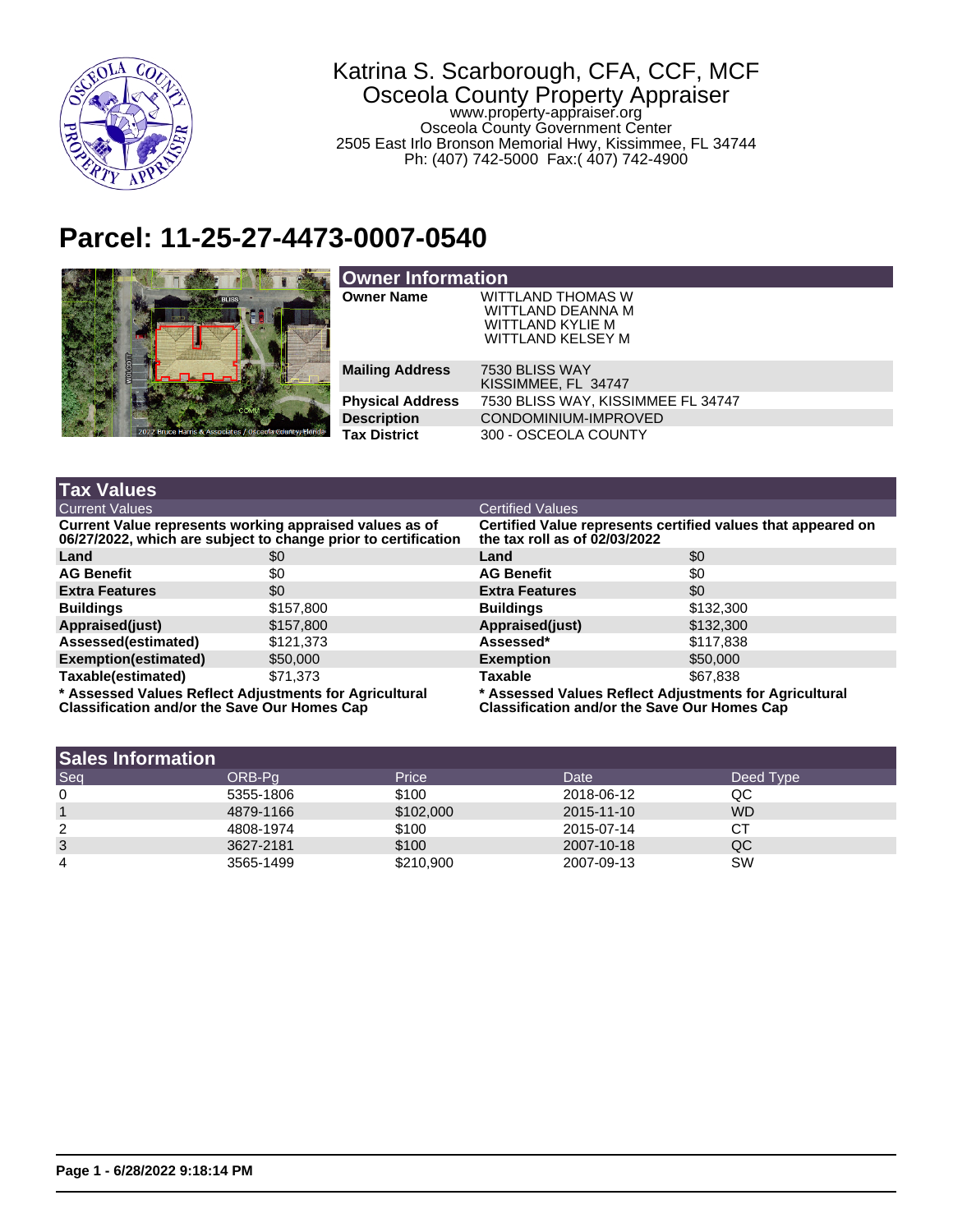| Land Information - Total Acreage: 0.02 |       |       |           |              |  |  |  |
|----------------------------------------|-------|-------|-----------|--------------|--|--|--|
| <b>Land Description</b>                | Units | Depth | Land Type | Land Value \ |  |  |  |
| CONDO UNIT IMPROVED                    | 1.00  | 0.00  | UT        |              |  |  |  |

| 6 CEMENT TILE                             |
|-------------------------------------------|
| (1.00) 10 CONCRETE BLOCK<br><b>STUCCO</b> |
|                                           |
| <b>Total Sketched Area</b>                |
|                                           |
|                                           |
|                                           |
|                                           |

## **Legal Description**

**Legal Description** OAKWATER PH 7 A CONDO CB 11 PG 71 OR 3400/2785 UNIT 54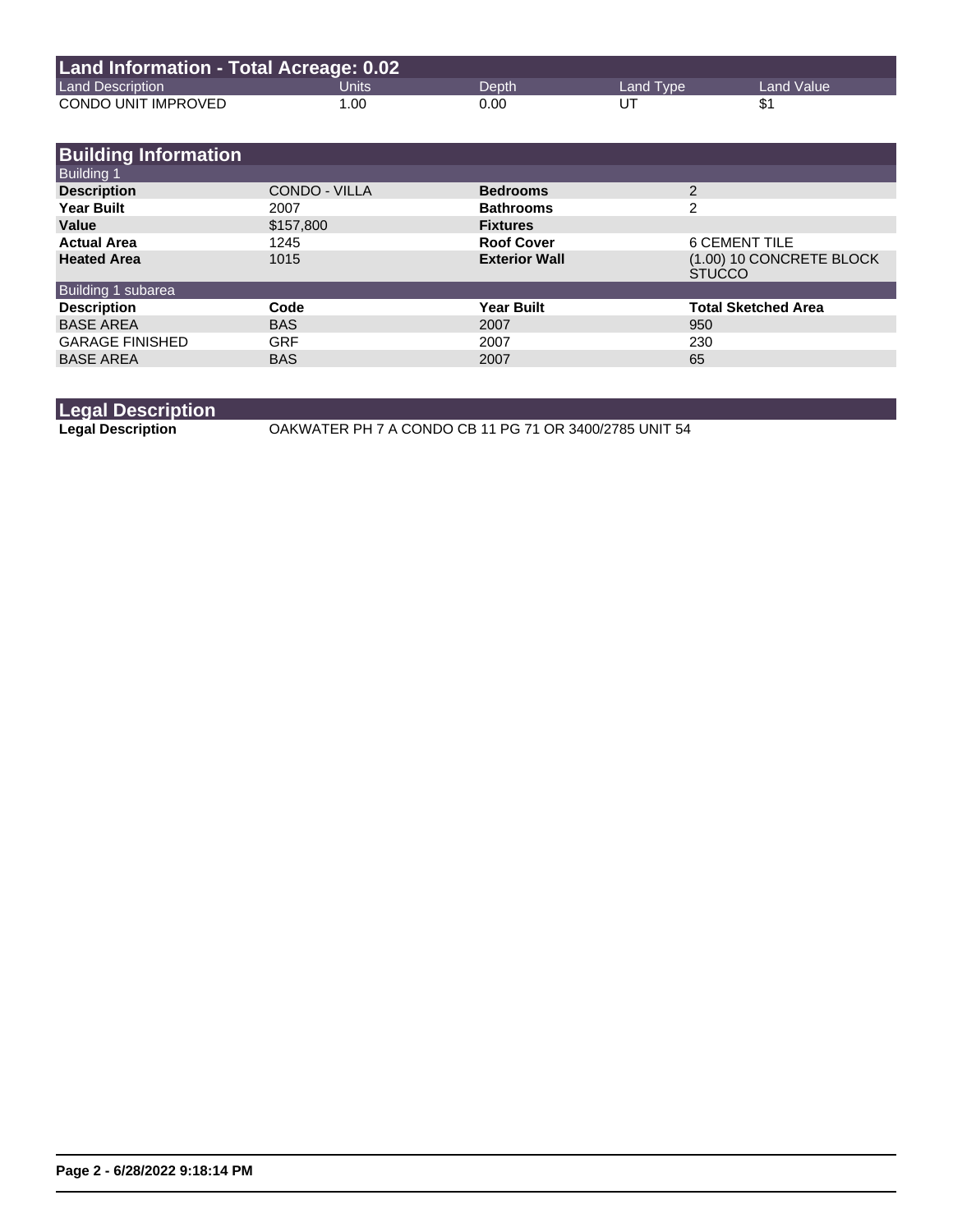## Image Not Available